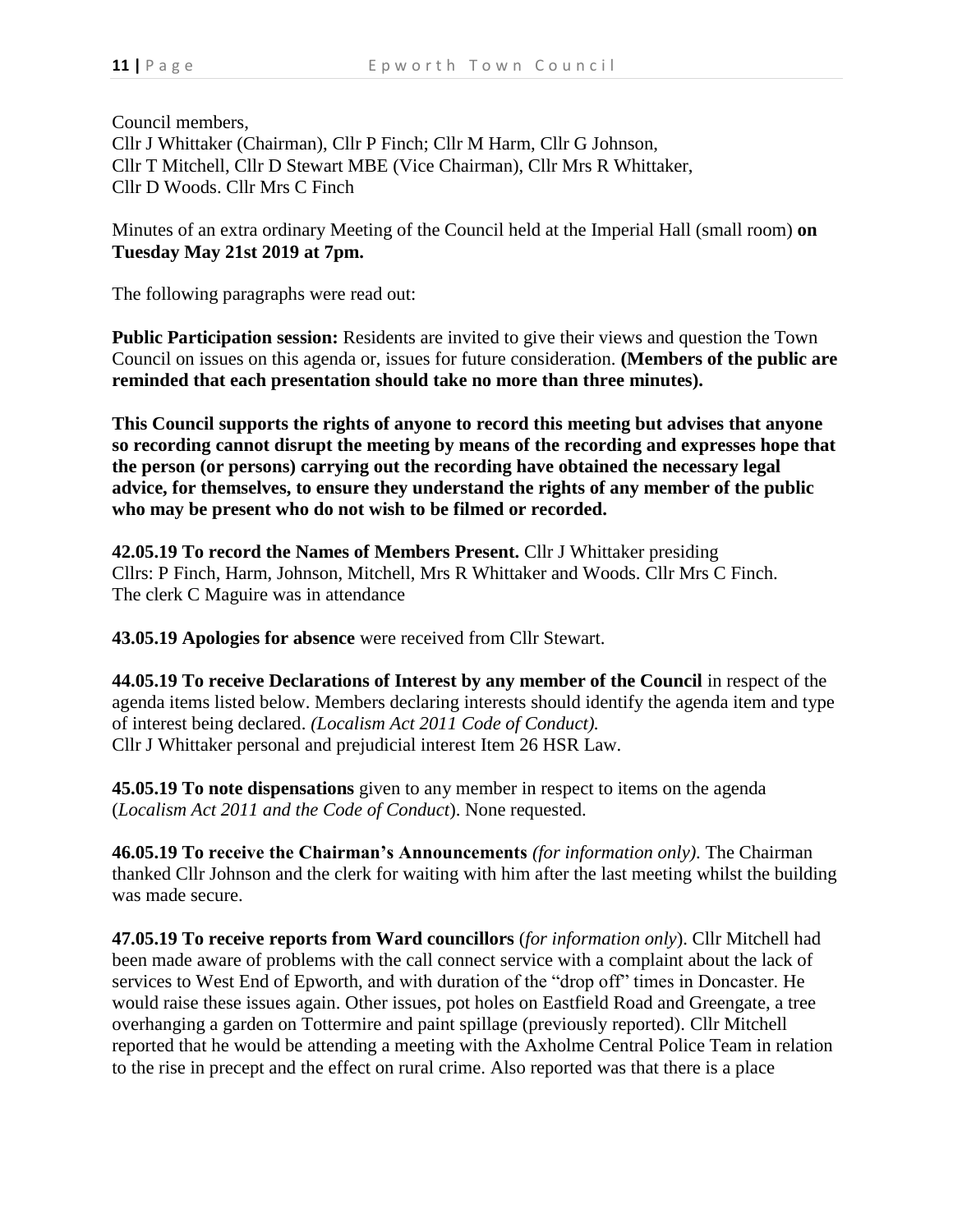available on the local NATS. The condition of the A161 was raised noting that "significant improvements" were scheduled.

The Chairman thanked Cllr Mitchell for his report and confirmed that the report was on behalf of both ward councillors.

## **48.05.19 To receive the Clerk's Report** *(for information only).* No report available.

**49.05.19 Co-option to fill casual vacancy:** Rules 5(5) and 5(6) of the Local Elections (Parishes & Communities) (England & Wales) Rules 2006 to receive information from interested parties for co-option as a new member to the council. Letters from two applicants had been circulated; following a discussion on the timing of the co-option a vote was taken and **RESOLVED** Mrs Caroline Finch was co-opted to the council. Clerk to send a letter to the unsuccessful applicant. 1 abstention.

Cllr C Finch signed her "Declaration of Acceptance of Office" and took her seat on the council

**50.05.19 Internal control: To resolve additional May cheques for payment** as presented on the following schedule *(Local Government Act 1972 as amended).*

|        |                                |                            | <b>Net</b> | VAT   | Total   |
|--------|--------------------------------|----------------------------|------------|-------|---------|
| 104268 | Torne Valley Ltd               | Repairs to equipment       | £14.03     | £2.81 | £16.84  |
|        |                                | Silk arrangement Chapel of |            |       |         |
| 104269 | <b>Fountains Court Florist</b> | Rest                       | £100.00    |       | £100.00 |
|        |                                |                            |            |       |         |
|        |                                | <b>Total cheques</b>       |            |       | £116.84 |

Proposed by Cllr Harm seconded by Cllr Mitchell **RESOLVED** cheques for payment as presented, schedule signed by the Chairman.

**51.05.19 Watering of 8 street planters:** to receive a quotation from P Haywood to water the street planters for the 2019 summer season. Proposed by Cllr Harm seconded by Cllr Mrs C Finch **RESOLVED** to accept the quotation from Mr P Haywood to water the planters for £25.00 per time based on a frequency of fortnightly from mid-May.

**52.05.19. Kings Head Croft & Cemetery:** to receive a quotation from N Hall for the wall repairs to the closed churchyard wall and to dismantle and remove from site the pre-cast concrete shed at the Cemetery. Proposed by Cllr Harm seconded by Cllr Woods and **RESOLVED** to accept the quotation from N Hall to re-point the Kings Head Croft/closed churchyard wall for £1900.00 and dismantle and remove from site the concrete shed at Cemetery Lodge for £400.00. Clerk to confirm with St Andrews that no faculty required. 1 against.

**53.05.19 Epworth Cemetery:** to receive a quotation from J Thorpe to ease door and fit MDF cupboard to electric meters. Proposed by Cllr Johnson seconded by Cllr Harm and **RESOLVED** to accept the quotation from J Thorpe for £180.00 for works as specified.

**54.05.19 Epworth Cemetery:** to receive a quotation from Grice & Hunter for a "professional insurance reinstatement cost assessment" for the existing buildings. Proposed by Cllr Mitchell seconded by Cllr Harm and **RESOLVED** to accept the £100.00 fee from Grice & Hunters.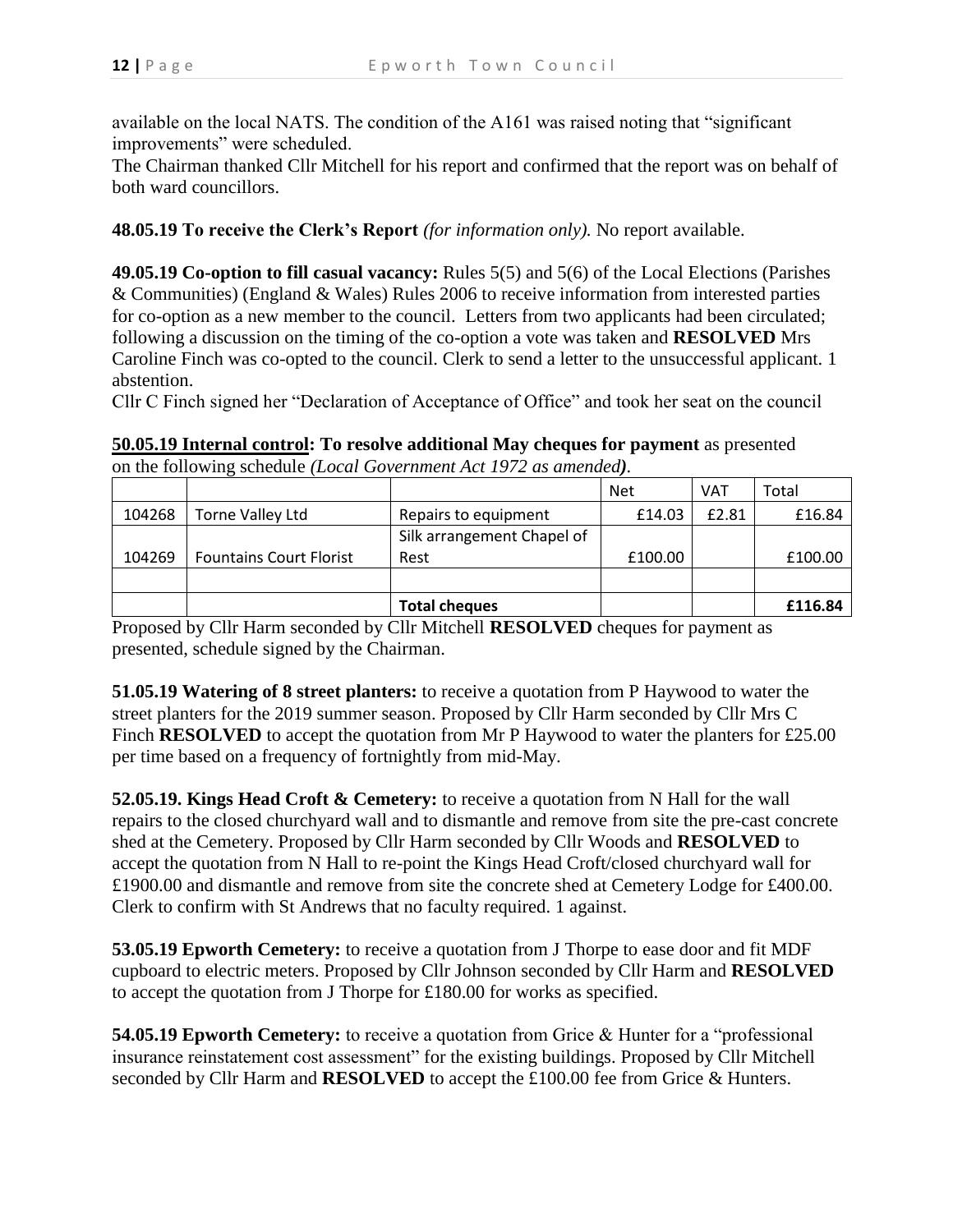**55.05.19 Membership of ERNLLCA Executive Committee:** to elect 2 councillors to represent the council at ERNLLCA district committee meetings. Proposed by Cllr Harm seconded by Cllr Johnson and **RESOLVED** to defer the item for 6 months.

**56.05.19 ERNLLCA: resolutions to the 2019 Annual General Meeting: T**o receive information from ERNLLCA on the procedure and time line to submit resolutions for discussion at the AGM. Proposed by Cllr Johnson seconded by Cllr Mrs Finch and **RESOLVED** to defer the item to the next meeting to allow the clerk to enquire of ERNLLCA whether or not a question on the reduction in councillor numbers would be appropriate.

**57.05.19 ERNLLCA: Chairmanship Training**: to resolve attendees to the ERNLLCA Chairmanship training course. Proposed by Cllr Johnson seconded by Cllr Mitchell **RESOLVED** information noted.

**58.05.19 ERNLLCA: Councillor training:** to resolve attendees to the "Being a good councillor". With the Brigg session already known to be booked 3 councillor expressed an interest in attending the training at Goole on Wednesday September 25<sup>th</sup> 2019. Proposed by Cllr Mitchell seconded by Cllr Harm and **RESOLVED** to book those place and in addition to ask for the full course to be presented locally.

**59.05.19 RoSPA playground inspection training**: to resolve that the clerk/assistant clerk may attend the training course. Proposed by Cllr Harm seconded by Cllr Mitchell, and **RESOLVED** that clerk and assistant clerk may attend the ROSPA training course.

**60.05.19 Epworth Town Council Media Policy**: to receive current policy for discussion and possible amendment. After much discussion on the merits and pitfalls of councillors managing facebook it was proposed by Cllr Mitchell seconded by Cllr Harm and **RESOLVED** that the policy could be re-drafted (by Cllr Harm) and brought back to full council. In addition the clerk should ask ERNLLCA for the current policy on managing facebook.

## **61.05.19 Items referred from the Annual Assembly**:

(a) to discuss the request for a pedestrian crossing on the A161 junction (Belton Road side) Points noted: previous suggestion to have crossing by garden centre: pedestrian period in lights sequence; footpath at lights very narrow; risk of blocking junction with additional waiting time; proposed by Cllr Harm seconded by Cllr Johnson **RESOLVED** to write to North Lincolnshire Council.

## *Cllr Mitchell declared a personal interest*

(b) to discuss the request to write to North Lincolnshire Council to complain about communication with North Lincolnshire Council and their responses, and to progress a number of issues to be acted upon, requesting a regular update. Note: some issues already answered by Ward Councillor who will continue to work through the list of queries. Proposed by Cllr Johnson seconded by Cllr Harm and **RESOLVED** to write officially to both ward councillors asking reason for delayed responses. 1 abstention

NOTE: Ward Councillor willing to take referrals from individuals